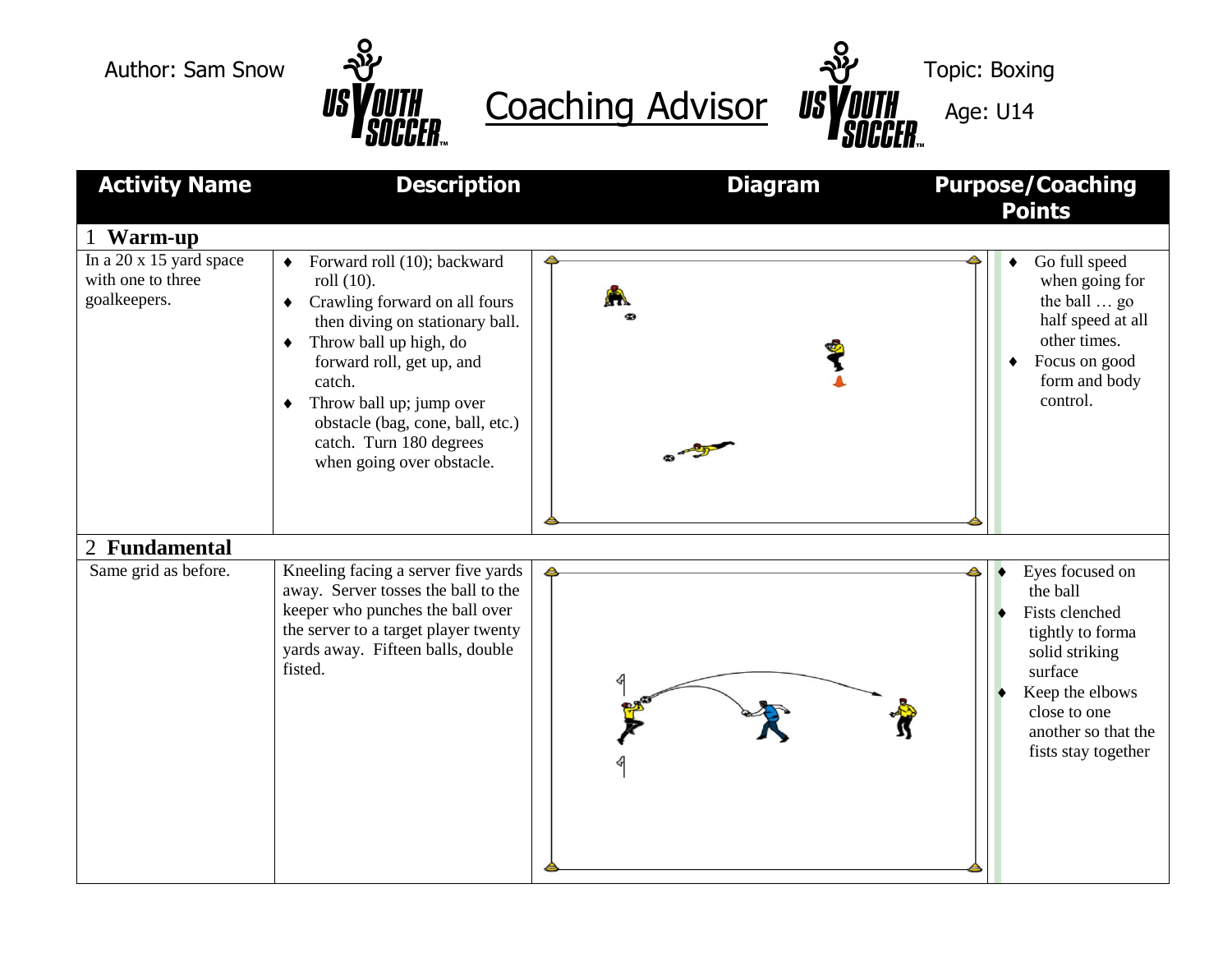

|                                                                    | UUUULII™                                                                                                                                                                                                                                                                                                                                              | WWW.II <del>.</del>                                               |                                                                                                                                                                                                                                                                         |
|--------------------------------------------------------------------|-------------------------------------------------------------------------------------------------------------------------------------------------------------------------------------------------------------------------------------------------------------------------------------------------------------------------------------------------------|-------------------------------------------------------------------|-------------------------------------------------------------------------------------------------------------------------------------------------------------------------------------------------------------------------------------------------------------------------|
| <b>3 Match Related</b><br>Use the defensive third of<br>the field. | Keeper in the goalmouth,<br>server at the top of the<br>penalty area with twenty<br>balls. Two target players<br>on opposite touchlines<br>twenty-five to thirty-five<br>yards from the goal line.<br>The server chips the ball<br>into the goal area. The<br>keeper comes off the line<br>and double fist box the ball<br>out to the target players. | 喜<br>Pass 1 = chip from server : Pass 2 = box from goalkeeper     | Keep the fists<br>٠<br>pressed against<br>one another to<br>forma solid and<br>flay striking<br>surface<br>Extend the fists<br>٠<br>from the chest at a<br>45 degree angle to<br>punch the ball<br>upward and<br>outward                                                |
| <b>4 Match Condition</b><br>Use one half of the field.             | Same as above, but add<br>two strikers in the penalty<br>area. Also add one<br>defender, which the<br>keeper must direct.<br>Server not only varies the<br>pace of the chips, but also<br>the spot from which they<br>are taken; i.e., top and<br>both sides of the penalty<br>area.                                                                  | A<br>Pass $1 =$ chip from server : Pass $2 =$ box from goalkeeper | Bring up the knee<br>٠<br>on the side from<br>which the striker is<br>challenging you to<br>protect your side<br>Thrust the knee<br>$\bullet$<br>upward to increase<br>your vertical jump<br>Follow through<br>$\bullet$<br>with the fists<br>toward the target<br>area |